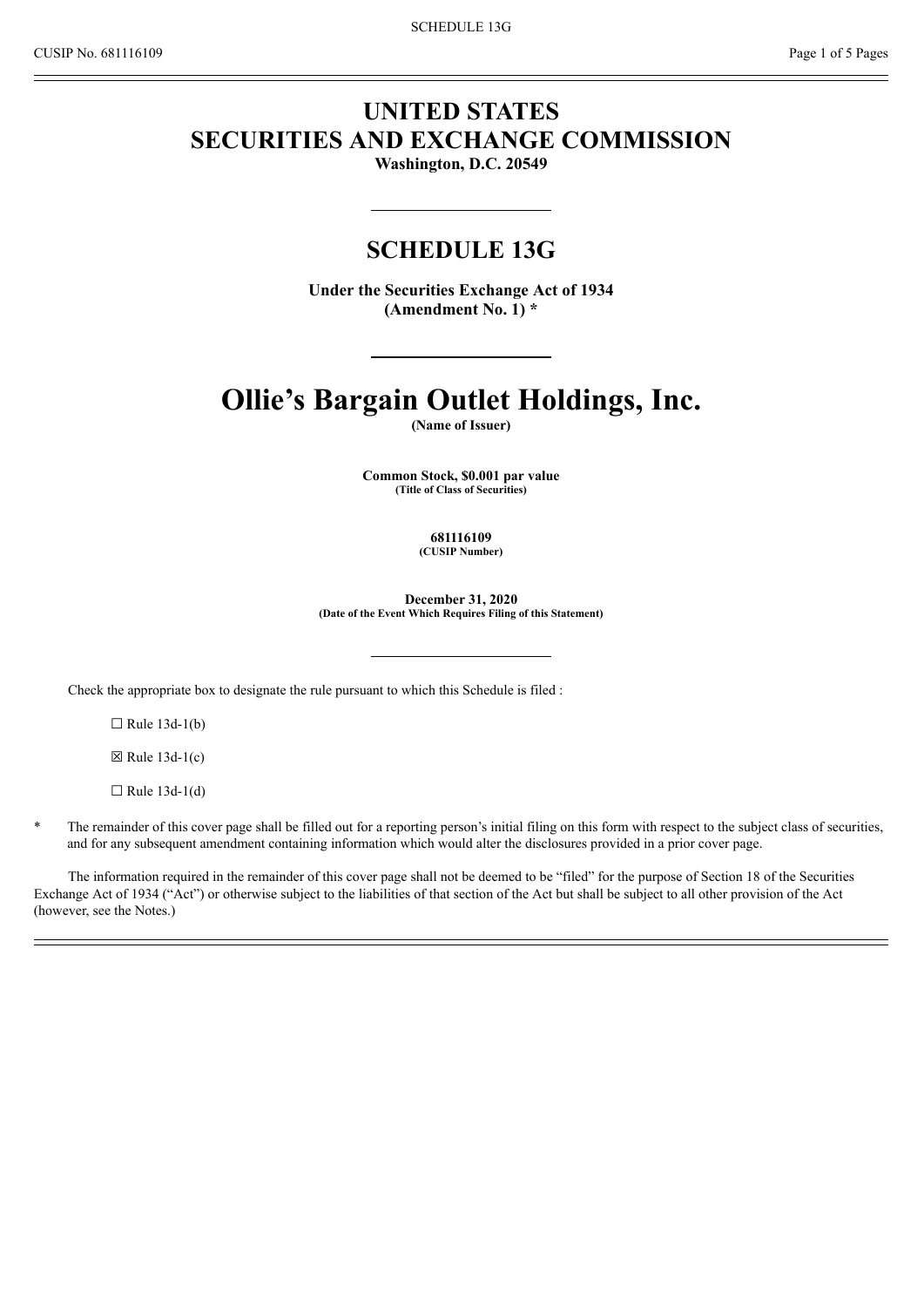CUSIP No. 681116109 Page 2 of 5 Pages

|                                                                                                          | NAME OF REPORTING PERSONS                                                               |                                         |  |  |  |  |
|----------------------------------------------------------------------------------------------------------|-----------------------------------------------------------------------------------------|-----------------------------------------|--|--|--|--|
|                                                                                                          | <b>GIC Private Limited</b>                                                              |                                         |  |  |  |  |
| CHECK THE APPROPRIATE BOX IF A MEMBER OF A GROUP (See Instructions)<br>$\overline{2}$<br>$(b)$ $\square$ |                                                                                         |                                         |  |  |  |  |
|                                                                                                          | (a) $\Box$                                                                              |                                         |  |  |  |  |
| 3                                                                                                        | <b>SEC USE ONLY</b>                                                                     |                                         |  |  |  |  |
| $\overline{4}$                                                                                           | CITIZENSHIP OR PLACE OF ORGANIZATION                                                    |                                         |  |  |  |  |
|                                                                                                          | Republic of Singapore                                                                   |                                         |  |  |  |  |
|                                                                                                          |                                                                                         | <b>SOLE VOTING POWER</b><br>5           |  |  |  |  |
| <b>NUMBER OF</b>                                                                                         |                                                                                         | 96,310                                  |  |  |  |  |
|                                                                                                          | <b>SHARES</b>                                                                           | <b>SHARED VOTING POWER</b><br>6         |  |  |  |  |
| <b>BENEFICIALLY</b><br><b>OWNED BY</b>                                                                   |                                                                                         | 191,303                                 |  |  |  |  |
| <b>EACH</b><br><b>REPORTING</b>                                                                          |                                                                                         | <b>SOLE DISPOSITIVE POWER</b><br>$\tau$ |  |  |  |  |
| <b>PERSON</b><br><b>WITH</b>                                                                             |                                                                                         | 96,310                                  |  |  |  |  |
|                                                                                                          |                                                                                         | <b>SHARED DISPOSITIVE POWER</b><br>8    |  |  |  |  |
|                                                                                                          |                                                                                         | 191,303                                 |  |  |  |  |
|                                                                                                          | AGGREGATE AMOUNT BENEFICIALLY OWNED BY EACH REPORTING PERSON<br>9                       |                                         |  |  |  |  |
|                                                                                                          | 287,613                                                                                 |                                         |  |  |  |  |
| 10                                                                                                       | CHECK BOX IF THE AGGREGATE AMOUNT IN ROW (9) EXCLUDES CERTAIN SHARES (See Instructions) |                                         |  |  |  |  |
|                                                                                                          | П                                                                                       |                                         |  |  |  |  |
| 11                                                                                                       | PERCENT OF CLASS REPRESENTED BY AMOUNT IN ROW (9)                                       |                                         |  |  |  |  |
| 12                                                                                                       | $0.44\%$ (1)<br>TYPE OF REPORTING PERSON (See Instructions)                             |                                         |  |  |  |  |
|                                                                                                          |                                                                                         |                                         |  |  |  |  |
|                                                                                                          | CO                                                                                      |                                         |  |  |  |  |

(1) Based on 65,418,339 Common Stock outstanding as of December 3, 2020, according to the Form 10-Q filed by the Issuer with the Securities and Exchange Commission on December 8, 2020.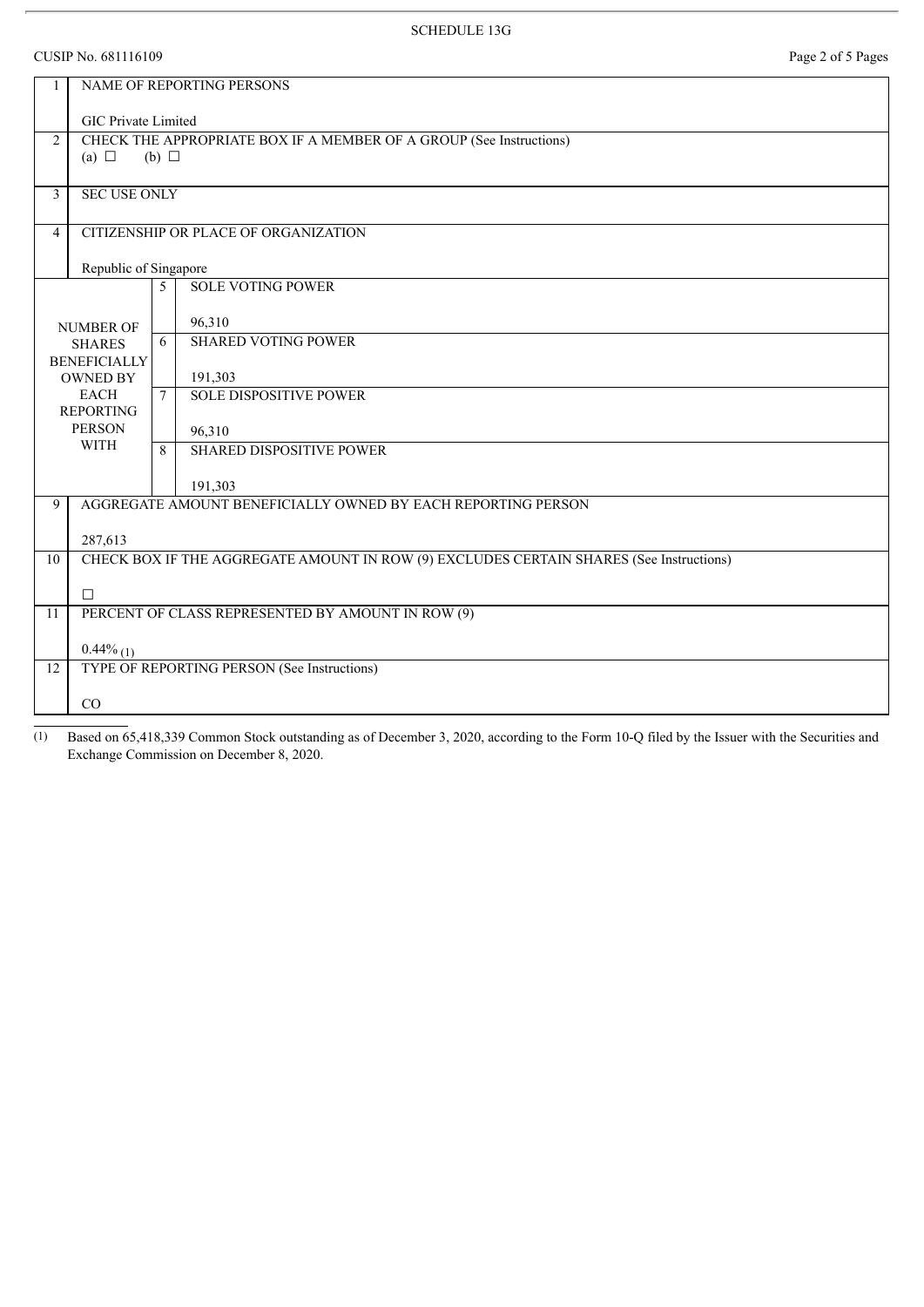# CUSIP No. 681116109 Page 3 of 5 Pages

#### **Item 1(a) Name of Issuer**

Ollie's Bargain Outlet Holdings, Inc.

#### **Item 1(b) Address of Issuer's Principal Executive Offices**

6295 Allentown Boulevard Suite 1 Harrisburg, Pennsylvania 17112

#### **Item 2(a) Name of Persons Filing**

GIC Private Limited ("GIC")

## **Item 2(b) Address of Principal Business Office or, if none, Residence**

168 Robinson Road #37-01 Capital Tower Singapore 068912

#### **Item 2(c) Citizenship**

Singapore

#### **Item 2(d) Title of Class of Securities**

Common Stock, \$0.001 par value

### **Item 2(e) CUSIP Number**

681116109

#### Item 3 If this statement in filed pursuant to §§240.13d-1(b), or 13d-2(b) or (c), check whether the person filing is a:

Not applicable.

#### **Item 4 Ownership**

(a - c) The aggregate number of securities and percentage of the class of securities of the Issuer beneficially owned by the Reporting Person named in Item 2(a), as well as the number of securities as to which such person is deemed to have sole power to vote or to direct the vote, shared power to vote or to direct the vote, sole power to dispose or to direct the disposition, shared power to dispose or direct the disposition, is set forth in the following tables:

|                            |                           |                      | <b>Voting Power</b> |                        | <b>Dispositive Power</b> |                      |
|----------------------------|---------------------------|----------------------|---------------------|------------------------|--------------------------|----------------------|
|                            | <b>No. of Securities</b>  |                      |                     |                        |                          |                      |
| <b>Reporting Person</b>    | <b>Beneficially Owned</b> | Percent of Class (3) | Sole $(1), (2)$     | <b>Shared</b> (1), (2) | Sole (1), (2)            | Shared $(1)$ , $(2)$ |
| <b>GIC Private Limited</b> | 287.613                   | 0.44                 | 96.310              | 191.303                | 96.310                   | 191.303              |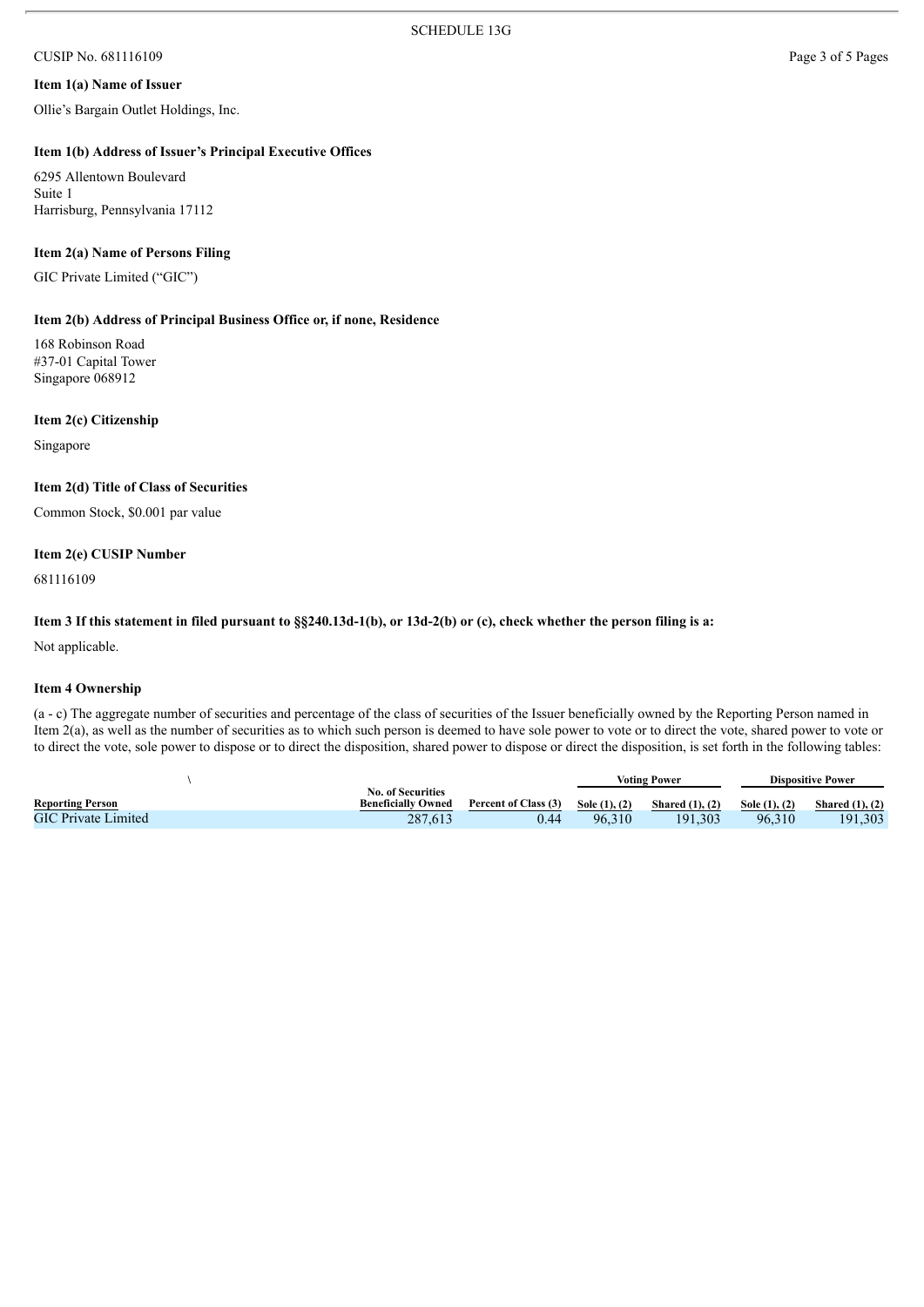#### SCHEDULE 13G

#### CUSIP No. 681116109 Page 4 of 5 Pages

- (1) GIC is a fund manager and only has 2 clients the Government of Singapore ("GoS") and the Monetary Authority of Singapore ("MAS"). Under the investment management agreement with GoS, GIC has been given the sole discretion to exercise the voting rights attached to, and the disposition of, any shares managed on behalf of GoS. As such, GIC has the sole power to vote and power to dispose of the 96,310 securities beneficially owned by it. GIC shares power to vote and dispose of 191,303 securities beneficially owned by it with MAS.
- (2) GIC disclaims membership in a group.
- (3) Based on 65,418,339 Common Stock outstanding as of December 3, 2020, according to the Form 10-Q filed by the Issuer with the Securities and Exchange Commission on December 8, 2020.

#### **Item 5 Ownership of Five Percent or Less of a Class**

0.44%

#### **Item 6 Ownership of More than Five Percent on Behalf of Another Person**

Not applicable.

Item 7 Identification and Classification of the Subsidiary Which Acquired the Security Being Reported on by the Parent Holding Company

Not applicable.

#### **Item 8 Identification and Classification of Members of the Group**

Not applicable.

#### **Item 9 Notice of Dissolution of Group**

Not applicable.

#### **Item 10 Certifications**

By signing below I certify that, to the best of my knowledge and belief, the securities referred to above were not acquired and are not held for the purpose of or with the effect of changing or influencing the control of the issuer of the securities and were not acquired and are not held in connection with or as a participant in any transaction having that purpose or effect, other than activities solely in connection with a nomination under §240.14a-11.